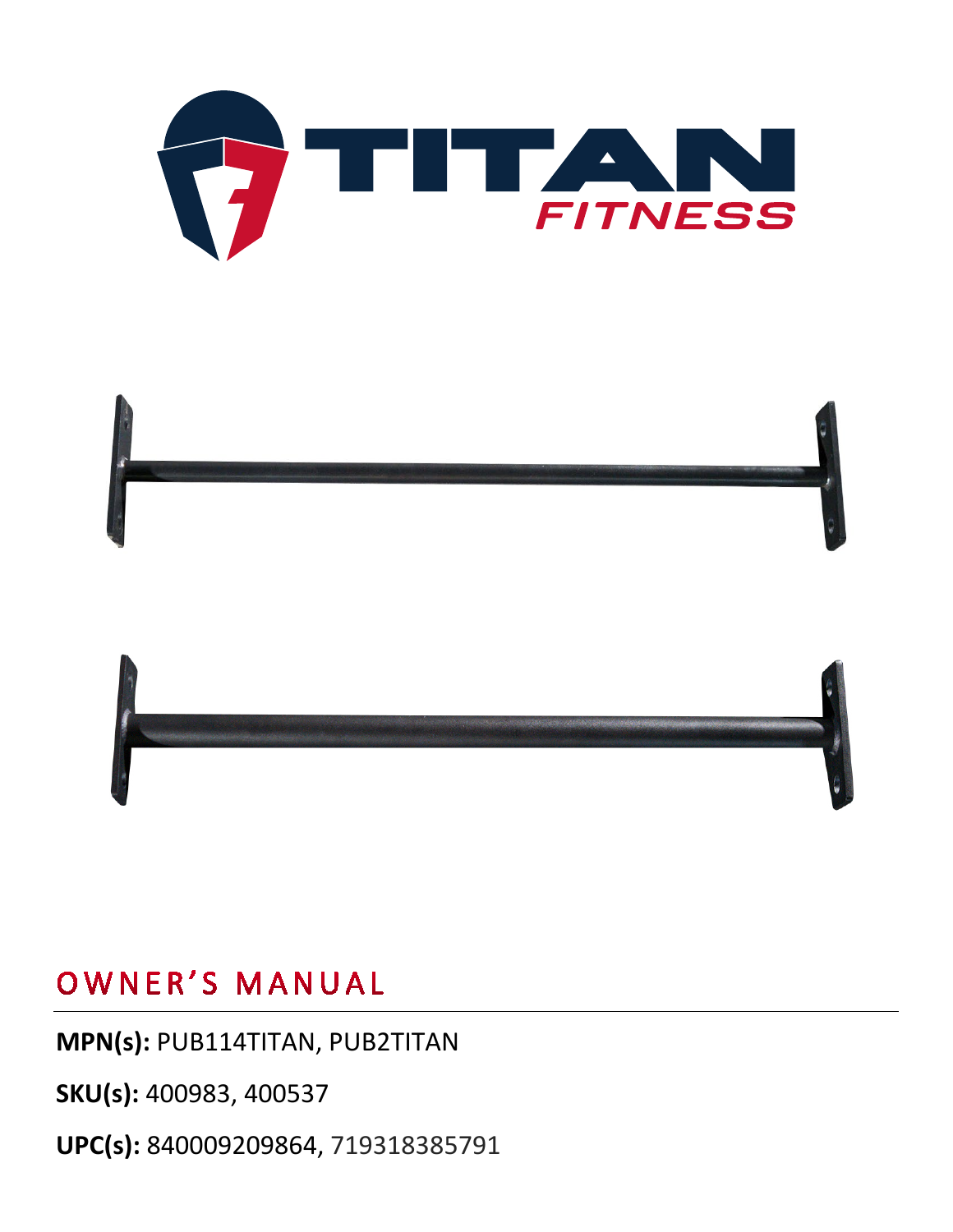# PARTS DIAGRAM / EXPLODED VIEW

| KEY                      | <b>BOX</b> | <b>DESCRIPTION</b>                         | <b>QTY</b> |
|--------------------------|------------|--------------------------------------------|------------|
|                          |            | PUB114TITAN - 1.25" Pull-Up Bar TITAN Rack |            |
| $\overline{\phantom{a}}$ |            | PUB2TITAN - 2" Pull-Up Bar TITAN Rack      |            |

### ASSEMBLY INSTRUCTIONS



| <b>KEY</b>     | <b>DESCRIPTION</b>   | <b>QTY</b> |
|----------------|----------------------|------------|
| 1              | <b>Pull-Up Bar</b>   |            |
| $\overline{2}$ | <b>Flat Washer</b>   | 8          |
| 3              | <b>Hex Bolt</b>      |            |
| 4              | <b>Spring Washer</b> |            |
| 5              | <b>Nut</b>           |            |